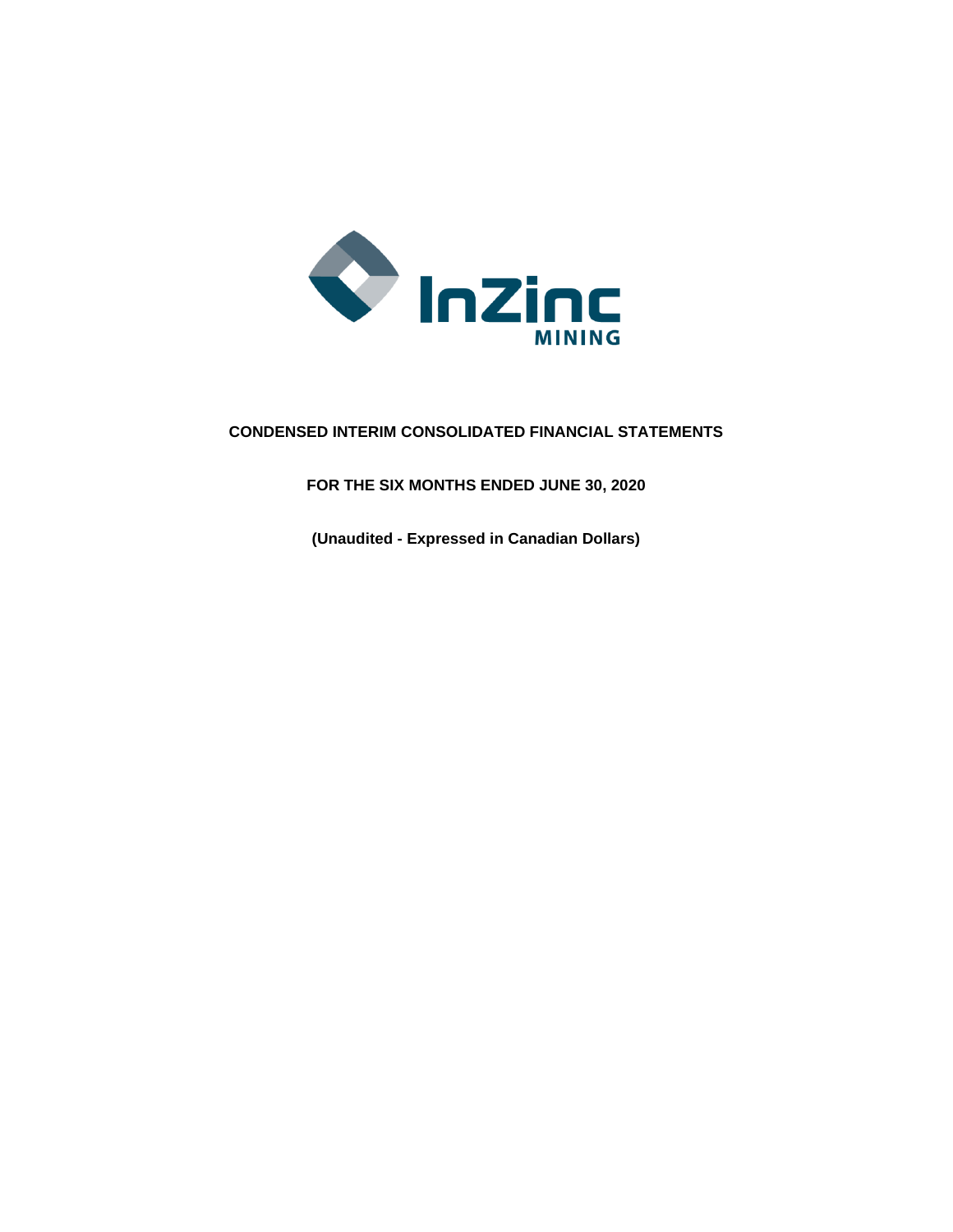### **NOTICE OF NO AUDITOR REVIEW OF CONDENSED INTERIM CONSOLIDATED FINANCIAL STATEMENTS**

Under National Instrument 51-102, Part 4, subsection 4.3(3)(a), if an auditor has not performed a review of the condensed interim consolidated financial statements, they must be accompanied by a notice indicating that an auditor has not reviewed the financial statements.

The Company's independent auditor has not performed a review of these condensed interim consolidated financial statements in accordance with standards established by the Chartered Professional Accountants of Canada for a review of interim financial statements by an entity's auditor.

The accompanying unaudited condensed interim consolidated financial statements for InZinc Mining Ltd. for the six months ended June 30, 2020 have been prepared by and are the responsibility of the Company's management.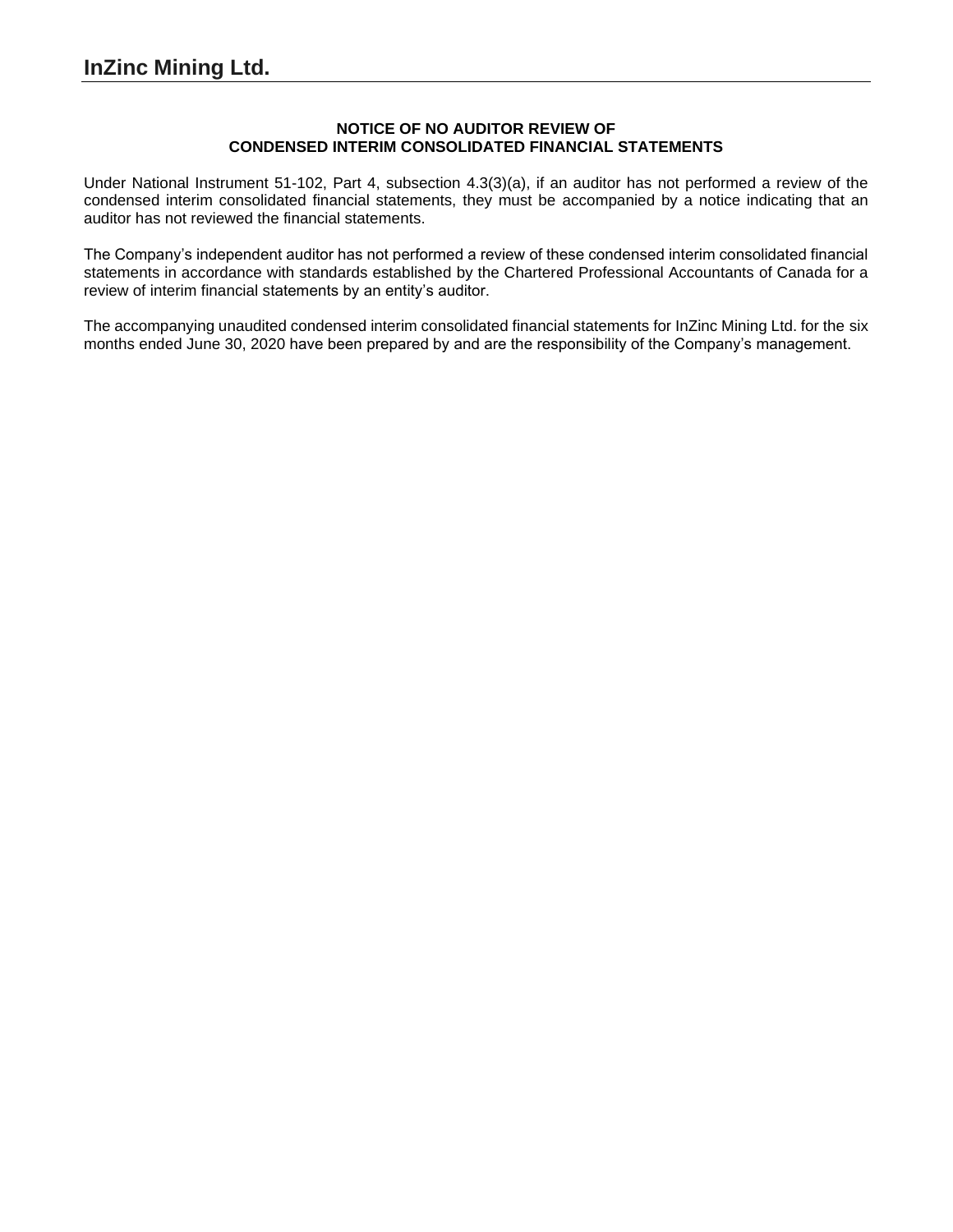## **CONDENSED INTERIM CONSOLIDATED STATEMENTS OF FINANCIAL POSITION**

(Unaudited - Expressed in Canadian Dollars)

As at

|                                                           | June<br>30, 2020 | December<br>31, 2019 |
|-----------------------------------------------------------|------------------|----------------------|
| <b>ASSETS</b>                                             |                  |                      |
| Current                                                   |                  |                      |
| Cash (Note 4)                                             | \$<br>322,160    | \$<br>431,146        |
| Receivables (Note 5)                                      | 3,066            | 2,242                |
| Prepaids                                                  | 18,914<br>166    | 18,232<br>291        |
| Marketable securities (Note 6)                            | 344,306          | 451,911              |
|                                                           |                  |                      |
| Reclamation deposits (Note 7)                             | 169,394          | 163,461              |
| Exploration and evaluation assets (Note 7)                | 8,581,083        | 8,531,852            |
|                                                           |                  |                      |
|                                                           | \$<br>9,094,783  | \$<br>9,147,224      |
|                                                           |                  |                      |
| <b>LIABILITIES</b>                                        |                  |                      |
| Current                                                   |                  |                      |
| Accounts payable and accrued liabilities (Notes 8 and 10) | \$<br>30,536     | \$<br>30,918         |
|                                                           |                  |                      |
| <b>SHAREHOLDERS' EQUITY</b>                               |                  |                      |
|                                                           |                  |                      |
| Share capital (Note 9)                                    | 17,713,150       | 17,705,150           |
| Reserves - share-based (Note 9)                           | 588,047          | 722,469              |
| Reserves - accumulated other comprehensive loss           | (2, 123)         | (1,998)              |
| <b>Deficit</b>                                            | (9, 234, 827)    | (9,309,315)          |
|                                                           | 9,064,247        | 9,116,306            |
|                                                           | \$<br>9,094,783  | \$<br>9,147,224      |

Nature of operations and going concern (Note 1)

Approved on behalf of the Board:

*"Wayne Hubert" "John Murphy"*

Wayne Hubert, Director John Murphy, Director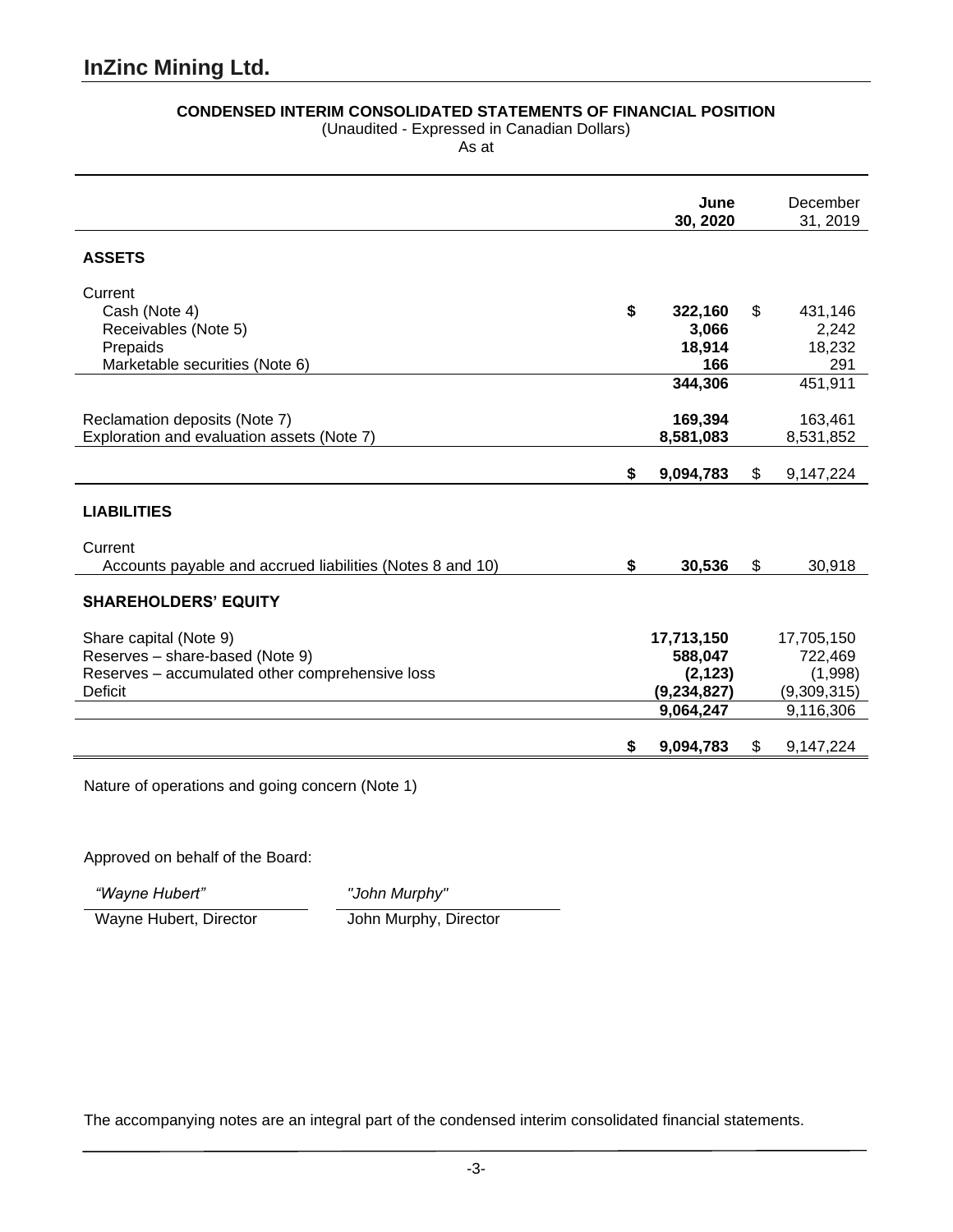## **CONDENSED INTERIM CONSOLIDATED STATEMENTS OF LOSS AND COMPREHENSIVE LOSS** (Unaudited - Expressed in Canadian Dollars)

|                                                                                                                                                          | For the three months ended |                                             |     |                                             | For the six months ended |                                               |     |                                               |
|----------------------------------------------------------------------------------------------------------------------------------------------------------|----------------------------|---------------------------------------------|-----|---------------------------------------------|--------------------------|-----------------------------------------------|-----|-----------------------------------------------|
|                                                                                                                                                          |                            | <b>June 30,</b><br>2020                     |     | June 30,<br>2019                            |                          | <b>June 30,</b><br>2020                       |     | June 30,<br>2019                              |
| <b>EXPENSES</b>                                                                                                                                          |                            |                                             |     |                                             |                          |                                               |     |                                               |
| Communication and investor relations<br>Filing and regulatory<br>Foreign exchange loss (gain)<br>Office and miscellaneous<br>Professional fees (Note 10) | \$                         | 3,882<br>4,809<br>5,566<br>12,430<br>22,259 | \$. | 8,216<br>7,788<br>2,650<br>14,387<br>18,139 | - \$                     | 4,967<br>7,696<br>(5,767)<br>21,779<br>31,259 | \$. | 10,339<br>10,730<br>6,105<br>26,392<br>32,150 |
| Share-based compensation (Notes 9 and 10)<br>Travel                                                                                                      |                            | 4,626                                       |     | 20,285<br>10,697                            |                          | 11,708                                        |     | 21,544<br>10,697                              |
| Loss for the period                                                                                                                                      |                            | (53, 572)                                   |     | (82, 162)                                   |                          | (71, 642)                                     |     | (117, 957)                                    |
| Unrealized gain (loss) on marketable securities                                                                                                          |                            | 21                                          |     | (84)                                        |                          | (125)                                         |     | (459)                                         |
| Loss and comprehensive loss for the period                                                                                                               | \$                         | (53, 551)                                   | \$  | (82, 246)                                   | S                        | (71, 767)                                     | S.  | (118, 416)                                    |
| Basic and diluted loss per common share                                                                                                                  | \$                         | (0.00)                                      | \$  | (0.00)                                      | \$                       | (0.00)                                        | \$  | (0.00)                                        |
| Weighted average number of common<br>shares outstanding                                                                                                  |                            | 115,085,419                                 |     | 111,150,254                                 |                          | 114,964,540                                   |     | 110,024,093                                   |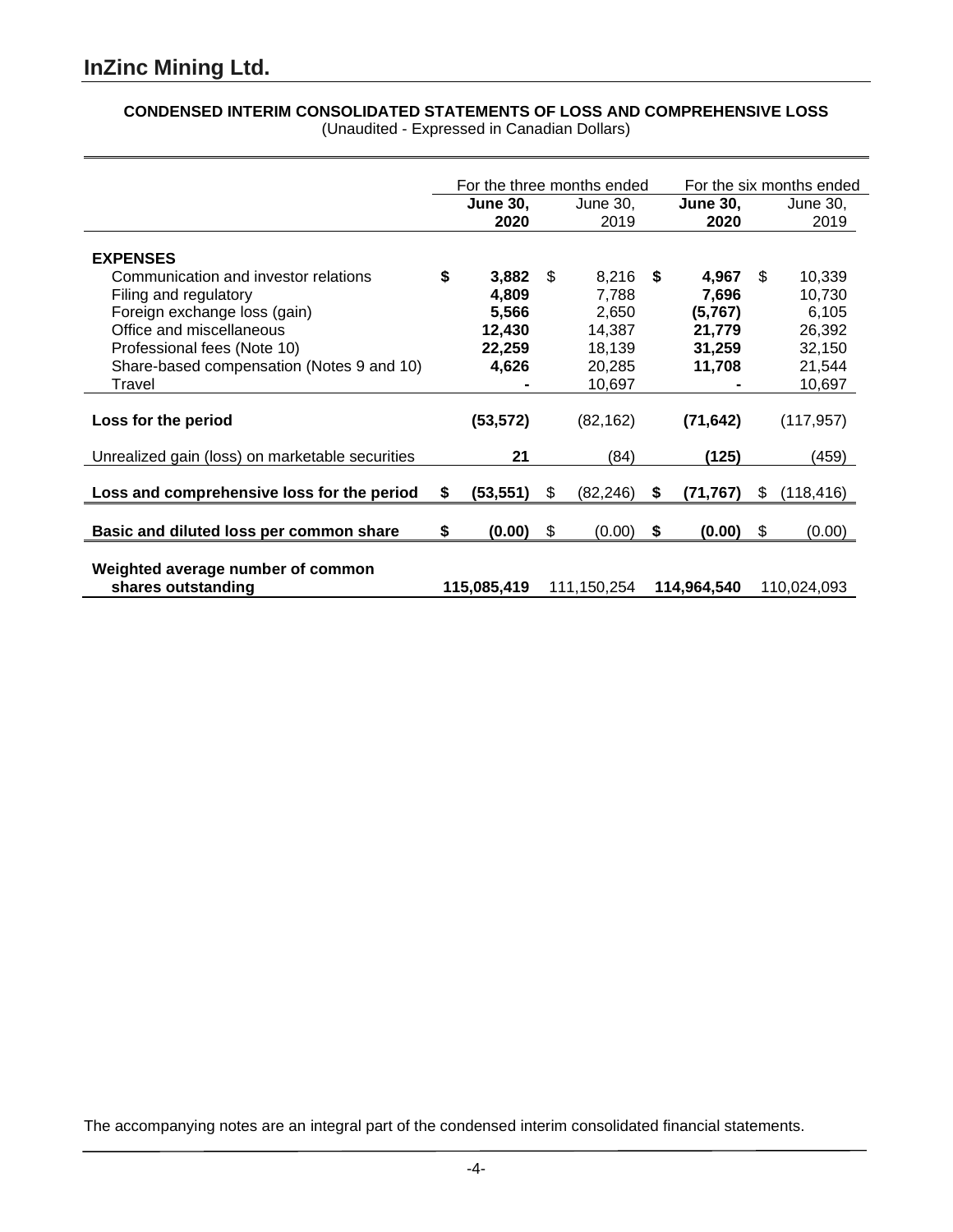# **CONDENSED INTERIM CONSOLIDATED STATEMENTS OF CHANGES IN SHAREHOLDERS' EQUITY**

(Unaudited - Expressed in Canadian Dollars)

|                                                                                                                                                                                                    |                      | <b>Share capital</b>           |                          |                      |    |          |                      |                                                                 |  |  |  |  |  |  |  |  |  |  |  |  |  |  |  |  |  |  |  |  |  |  |  |  |  |  |  |  |  |  |  |  |  |  |  |  |  |  |  |  |  |  |  |  |  |  |  |  |  |  |  |  |  |  |  |                                                                              |  |              |
|----------------------------------------------------------------------------------------------------------------------------------------------------------------------------------------------------|----------------------|--------------------------------|--------------------------|----------------------|----|----------|----------------------|-----------------------------------------------------------------|--|--|--|--|--|--|--|--|--|--|--|--|--|--|--|--|--|--|--|--|--|--|--|--|--|--|--|--|--|--|--|--|--|--|--|--|--|--|--|--|--|--|--|--|--|--|--|--|--|--|--|--|--|--|--|------------------------------------------------------------------------------|--|--------------|
|                                                                                                                                                                                                    | <b>Issued</b>        | Amount                         | Reserves-<br>share-based |                      |    |          |                      |                                                                 |  |  |  |  |  |  |  |  |  |  |  |  |  |  |  |  |  |  |  |  |  |  |  |  |  |  |  |  |  |  |  |  |  |  |  |  |  |  |  |  |  |  |  |  |  |  |  |  |  |  |  |  |  |  |  | Reserves-<br>accumulated<br>other<br>comprehensive<br><b>Deficit</b><br>loss |  | <b>Total</b> |
| Balance at December 31, 2018                                                                                                                                                                       | 108,885,419          | \$17,348,969                   | \$.                      | 782,547              | \$ | (1,519)  | \$ (9,081,557)       | \$9,048,440                                                     |  |  |  |  |  |  |  |  |  |  |  |  |  |  |  |  |  |  |  |  |  |  |  |  |  |  |  |  |  |  |  |  |  |  |  |  |  |  |  |  |  |  |  |  |  |  |  |  |  |  |  |  |  |  |  |                                                                              |  |              |
| Shares issued for cash<br>Shares issued for exploration and evaluation assets<br>Shares issue costs<br>Share-based compensation<br>Unrealized loss on marketable securities<br>Loss for the period | 5,500,000<br>300,000 | 275,000<br>12,000<br>(42, 810) |                          | 5,485<br>21,544      |    | (459)    | (117, 957)           | 275,000<br>12,000<br>(37, 325)<br>21,544<br>(459)<br>(117, 957) |  |  |  |  |  |  |  |  |  |  |  |  |  |  |  |  |  |  |  |  |  |  |  |  |  |  |  |  |  |  |  |  |  |  |  |  |  |  |  |  |  |  |  |  |  |  |  |  |  |  |  |  |  |  |  |                                                                              |  |              |
| Balance at June 30, 2019                                                                                                                                                                           | 114,685,419          | \$17,593,159                   | \$.                      | 809,576              | \$ | (1,978)  | \$ (9,199,514)       | \$9,201,243                                                     |  |  |  |  |  |  |  |  |  |  |  |  |  |  |  |  |  |  |  |  |  |  |  |  |  |  |  |  |  |  |  |  |  |  |  |  |  |  |  |  |  |  |  |  |  |  |  |  |  |  |  |  |  |  |  |                                                                              |  |              |
| Balance at December 31, 2019                                                                                                                                                                       | 114,685,419          | \$17,705,150                   | \$                       | 722,469              | \$ | (1,998)  | \$ (9,309,315)       | \$9,116,306                                                     |  |  |  |  |  |  |  |  |  |  |  |  |  |  |  |  |  |  |  |  |  |  |  |  |  |  |  |  |  |  |  |  |  |  |  |  |  |  |  |  |  |  |  |  |  |  |  |  |  |  |  |  |  |  |  |                                                                              |  |              |
| Shares issued for exploration and evaluation assets<br>Share-based compensation<br>Allocation of expired options<br>Unrealized loss on marketable securities<br>Loss for the period                | 400,000              | 8,000                          |                          | 11,708<br>(146, 130) |    | (125)    | 146,130<br>(71, 642) | 8,000<br>11,708<br>(125)<br>(71, 642)                           |  |  |  |  |  |  |  |  |  |  |  |  |  |  |  |  |  |  |  |  |  |  |  |  |  |  |  |  |  |  |  |  |  |  |  |  |  |  |  |  |  |  |  |  |  |  |  |  |  |  |  |  |  |  |  |                                                                              |  |              |
| Balance at June 30, 2020                                                                                                                                                                           | 115,085,419          | \$17,713,150                   | S.                       | 588,047              | S. | (2, 123) | \$ (9,234,827)       | \$9,064,247                                                     |  |  |  |  |  |  |  |  |  |  |  |  |  |  |  |  |  |  |  |  |  |  |  |  |  |  |  |  |  |  |  |  |  |  |  |  |  |  |  |  |  |  |  |  |  |  |  |  |  |  |  |  |  |  |  |                                                                              |  |              |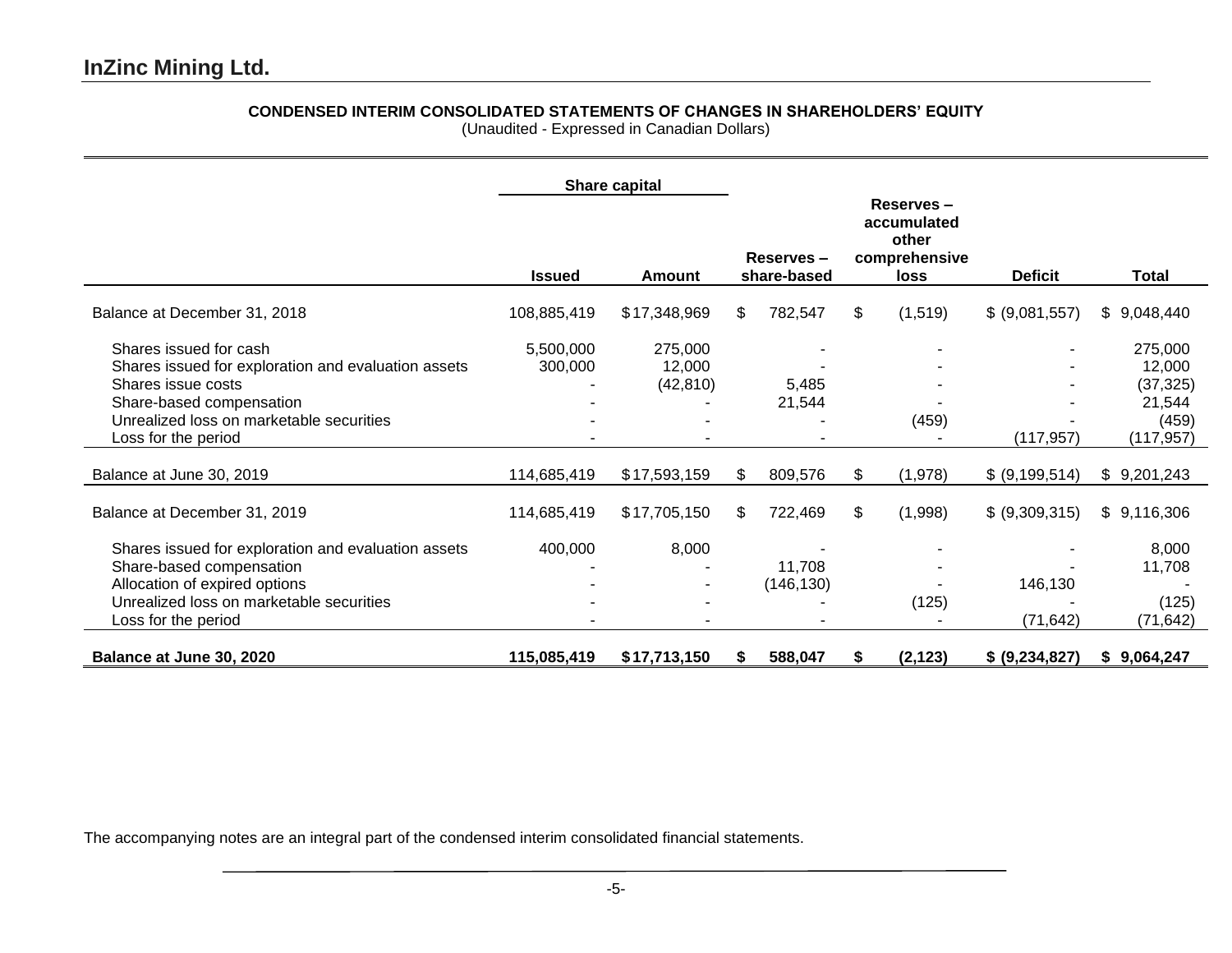## **CONDENSED INTERIM CONSOLIDATED STATEMENTS OF CASH FLOWS**

(Unaudited - Expressed in Canadian Dollars)

For the six months ended

|                                                                | June 30, 2020 |                        | June 30, 2019 |
|----------------------------------------------------------------|---------------|------------------------|---------------|
| <b>OPERATING ACTIVITIES</b>                                    |               |                        |               |
| Loss for the period                                            | \$            | $(71, 642)$ \$         | (117, 957)    |
|                                                                |               |                        |               |
| Items not involving cash:                                      |               |                        |               |
| Share-based compensation                                       |               | 11,708                 | 21,544        |
| Unrealized foreign exchange loss (gain) on reclamation deposit |               | (5,933)                | 5,158         |
| Changes in non-cash working capital items:                     |               |                        |               |
| Receivables                                                    |               | (824)                  | 30,086        |
| Prepaids                                                       |               | (682)                  | 6,261         |
| Accounts payable and accrued liabilities                       |               | (3, 126)               | (29, 074)     |
| Cash used in operating activities                              |               | (70,499)               | (83, 982)     |
| <b>CASH FROM INVESTING ACTIVITY</b>                            |               |                        |               |
| Exploration and evaluation assets                              |               | (38, 487)<br>(38, 487) | (129, 446)    |
| Cash used in investing activity                                |               |                        | (129, 446)    |
| <b>CASH FROM FINANCING ACTIVITIES</b>                          |               |                        |               |
| Proceeds from share issue                                      |               |                        | 275,000       |
| Share issue costs                                              |               |                        | (17, 874)     |
| Cash provided by financing activities                          |               |                        | 257,126       |
| Change in cash during the period                               |               | (108, 986)             | 43,698        |
| Cash, beginning of period                                      |               | 431,146                | 597,620       |
| Cash, end of period                                            | S             | 322,160                | \$<br>641,318 |

Supplemental disclosure with respect to cash flows (Note 11)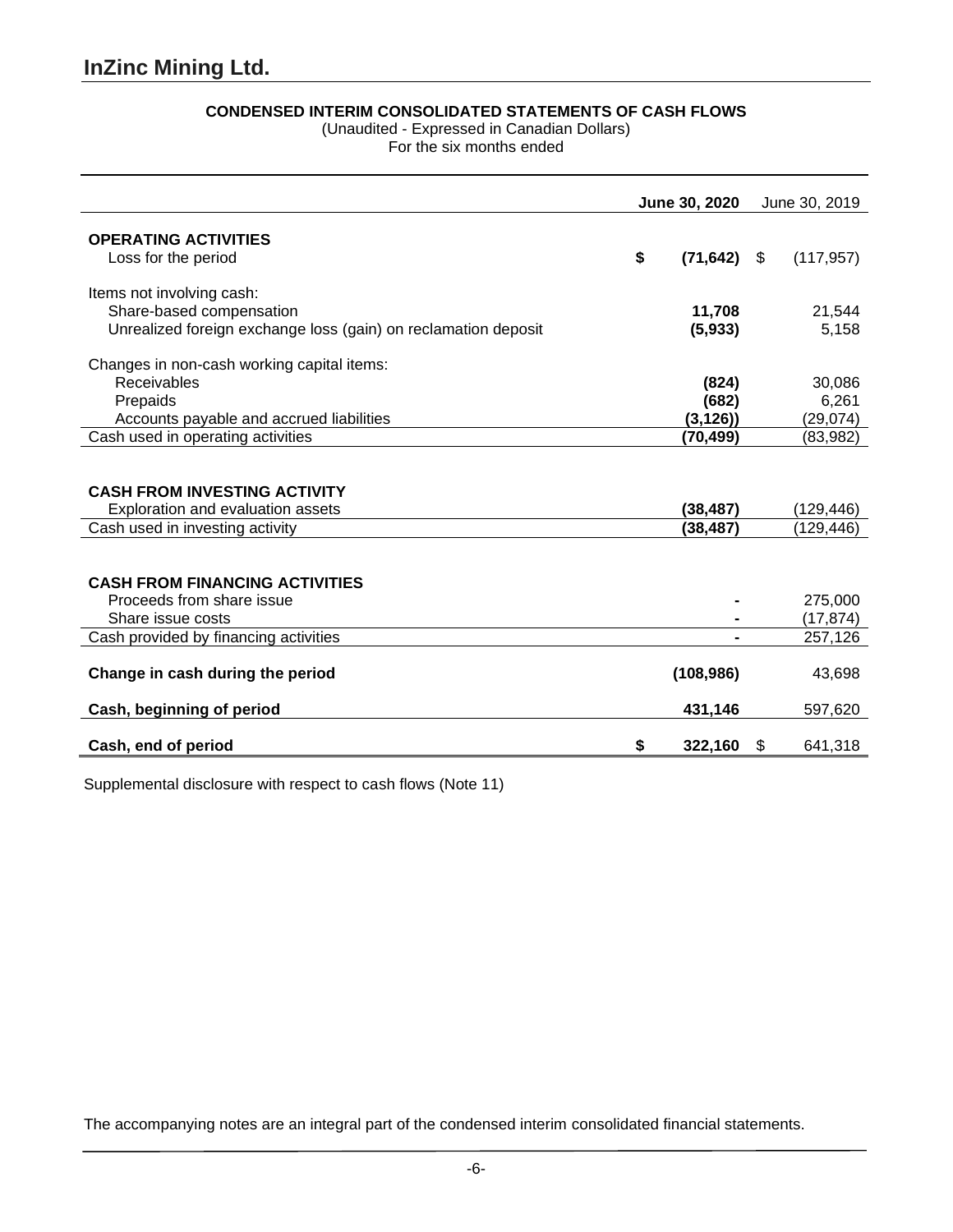## **1. NATURE OF OPERATIONS AND GOING CONCERN**

InZinc Mining Ltd. (the "Company") was incorporated on October 24, 1997 under the laws of British Columbia and was continued under the Canada Business Corporations Act in June 2002. The Company's registered and records office is at Suite 2300, Bentall 5, 550 Burrard Street, Box 30, Vancouver, BC, V6C 2B5. The Company's head office is at P.O. Box 48268, Station Bentall Centre, Vancouver, BC, V7X 1A2. The Company is listed on the TSX Venture Exchange ("TSX-V") under the trading symbol IZN.

The Company's principal business activities include the acquisition and exploration of mineral exploration and evaluation assets in the United States and Canada. The Company has not yet determined whether its exploration and evaluation assets contain ore reserves that are economically recoverable. The recoverability of the amounts shown for exploration and evaluation assets are dependent upon the existence of economically recoverable reserves, the ability of the Company to obtain necessary financing to complete the development of those reserves, and upon future profitable production. To date, the Company has not earned any revenues and is considered to be in the exploration stage.

These condensed interim consolidated financial statements have been prepared assuming the Company will continue on a going-concern basis. The Company has incurred losses since its inception and the ability of the Company to continue as a going-concern depends upon its ability to raise adequate financing and to develop profitable operations. These condensed interim consolidated financial statements do not include adjustments to amounts and classifications of assets and liabilities that might be necessary should the Company be unable to continue operations.

The continuance of the Company's operations is dependent on obtaining sufficient additional financing in order to realize the recoverability of the Company's investments in exploration and evaluation assets which is dependent upon the existence of economically recoverable reserves and market prices for the underlying minerals. Management closely monitors metal commodity prices, individual equity movements and the stock market to determine the appropriate course of action to be taken by the Company if favourable or adverse market conditions occur. Management estimates it has sufficient funds to operate for the upcoming twelve months.

In March 2020, the World Health Organization declared coronavirus COVID-19 a global pandemic. This contagious disease outbreak, which has continued to spread, and any related adverse public health developments have adversely affected workforces, economies, and financial markets globally, potentially leading to an economic downturn. It is not possible for the Company to predict the duration or magnitude of the adverse results of the outbreak and its effects on the Company's business or results of operations at this time.

## **2. BASIS OF PRESENTATION**

#### **Statement of compliance**

These condensed interim consolidated financial statements, including comparatives, have been prepared in accordance with IAS 34, Interim Financial Reporting, as issued by the International Accounting Standards Board ("IASB") and the interpretations of the IFRS Interpretations committee. They do not include all disclosures required by International Financial Reporting Standards ("IFRS") for annual financial statements, and, therefore, should be read in conjunction with the Company's audited consolidated financial statements for the year ended December 31, 2019, prepared in accordance with IFRS as issued by the IASB.

#### **Approval of the financial statements**

These condensed interim consolidated financial statements were authorized for issue by the Audit Committee and Board of Directors on August 26, 2020.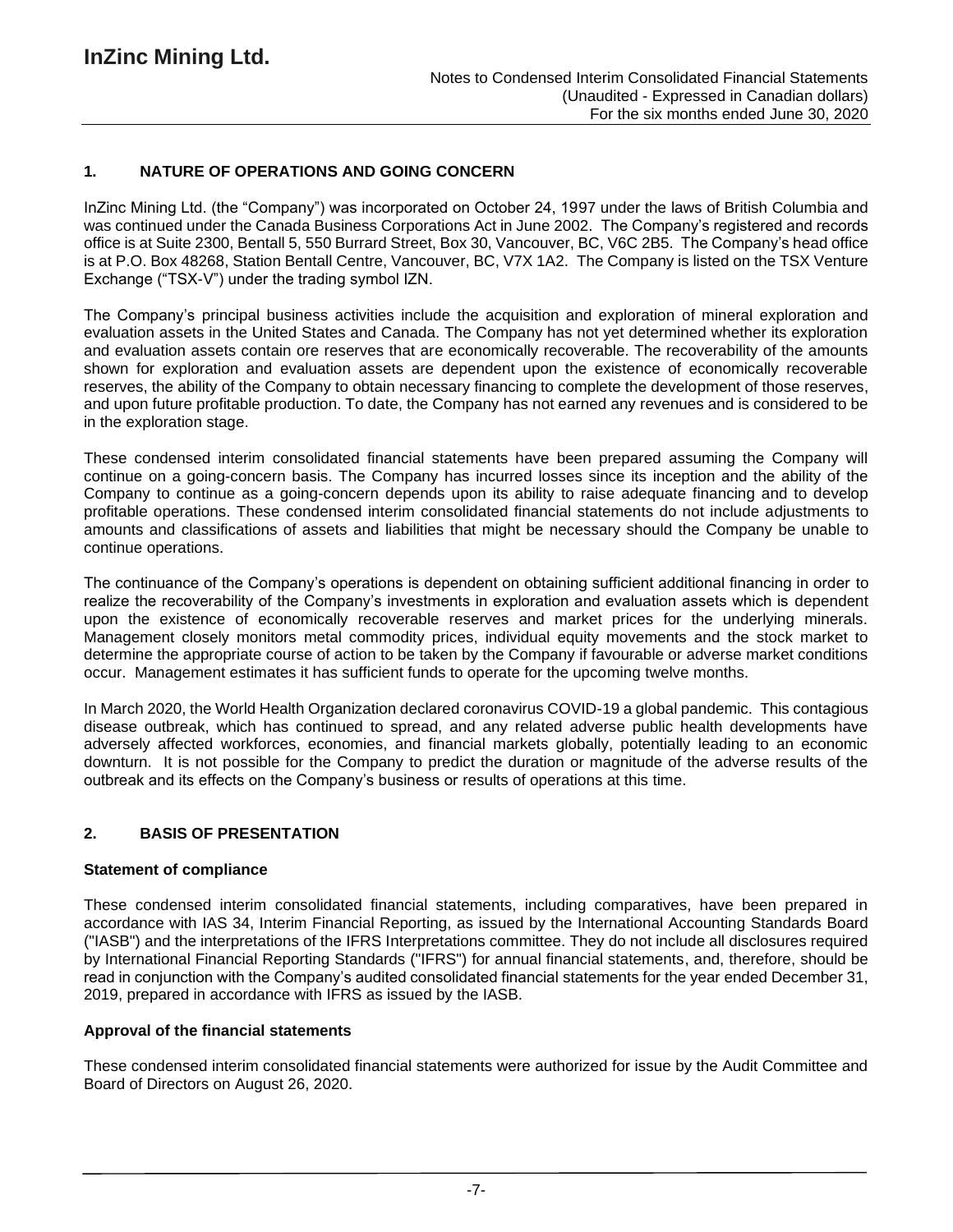## **2. BASIS OF PREPARATION** (cont'd…)

### **Basis of presentation**

These condensed interim consolidated financial statements have been prepared on a historical cost basis except for certain non-current assets and financial instruments, which are measured at fair value. In addition, these condensed interim consolidated financial statements have been prepared using the accrual basis of accounting, except for cash flow information.

## **Functional and presentation currency**

These condensed interim consolidated financial statements are presented in Canadian dollars, unless otherwise noted, which is the functional currency of the parent and of its subsidiary.

### **Basis of consolidation**

These condensed interim consolidated financial statements of the Company include the accounts of the Company and its wholly-owned subsidiary, N.P.R. (US) Inc., a Nevada corporation, the principal activity of which is exploration in the United States. Control exists when the Company has the power, directly or indirectly, to govern the financial and operating policies of an entity so as to obtain benefits from its activities. All inter-company transactions and balances have been eliminated upon consolidation.

### **Significant estimates**

The preparation of these condensed interim consolidated financial statements in conformity with IFRS requires management to make certain estimates, judgments and assumptions that affect the reported amounts of assets and liabilities at the date of the condensed interim consolidated financial statements and the reported expenses during the period.

Although management uses historical experience and its best knowledge of the amount, events or actions to form the basis for judgments and estimates, actual results may differ from these estimates.

Estimates are made when applying accounting policies. The critical estimates that have the most significant effects on the amounts recognized in the condensed interim consolidated financial statements are as follows:

#### Economic recoverability and probability of future economic benefits of exploration and evaluation assets

Management has determined that exploration, evaluation, and related costs incurred which were capitalized may have future economic benefits and may be economically recoverable. Management uses several criteria in its assessments of economic recoverability and probability of future economic benefits including, geologic and other technical information, a history of conversion of mineral deposits with similar characteristics to its own properties to proven and probable mineral reserves, the quality and capacity of existing infrastructure facilities, evaluation of permitting and environmental issues and local support for the project.

### Valuation of share-based compensation

The Company uses the Black-Scholes Option Pricing Model for valuation of share-based compensation. Option pricing models require the input of subjective assumptions including expected price volatility, interest rate, and forfeiture rate. Changes in the input assumptions can materially affect the fair value estimate and the Company's earnings and equity reserves.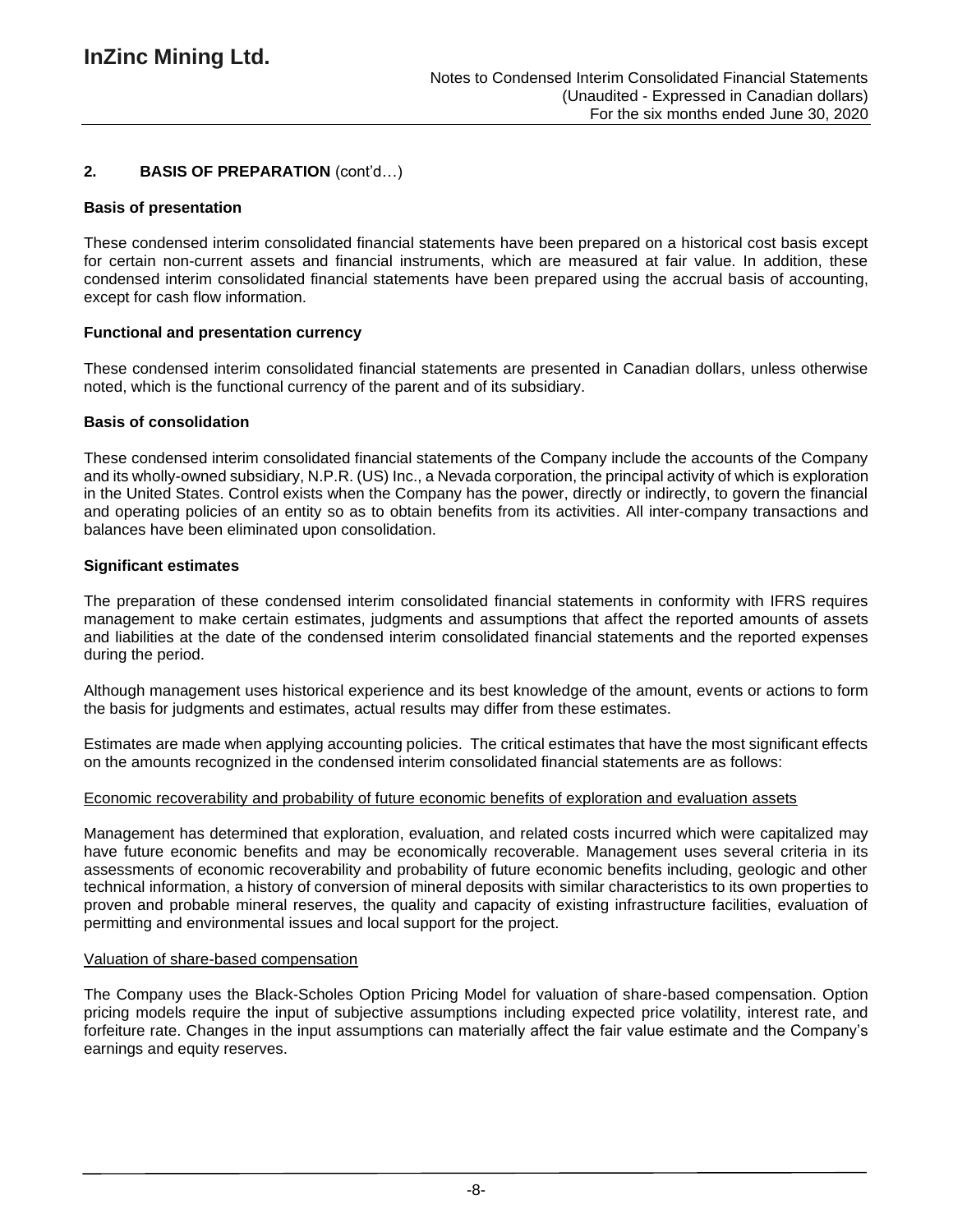## **2. BASIS OF PREPARATION** (cont'd…)

### **Significant judgments**

Information about critical judgments in applying accounting policies that have the most significant effect on the amounts recognized in these condensed interim consolidated financial statements are, but are not limited to, as follows:

### Determination of functional currency

The Company determines the functional currency through an analysis of several indicators such as expenses and cash flow, financing activities, retention of operating cash flows, and frequency of transactions with the reporting entity.

## **3. SIGNIFICANT ACCOUNTING POLICIES**

There have been no significant changes to the Company's significant accounting policies from those disclosed in the consolidated financial statements for the year ended December 31, 2019.

## **4. CASH**

Cash is comprised as follows:

|                                                                              |   | June<br>30, 2020 |   | December<br>31, 2019 |
|------------------------------------------------------------------------------|---|------------------|---|----------------------|
| Cash in Canadian financial institutions<br>Cash in US financial institutions | S | 317,054<br>5,106 | S | 426,196<br>4,950     |
|                                                                              |   | 322,160          |   | 431,146              |

# **5. RECEIVABLES**

Receivables are comprised as follows:

|                       | June<br>30, 2020 | December<br>31, 2019 |
|-----------------------|------------------|----------------------|
| <b>GST receivable</b> | 3,066            | 2,242                |
|                       | 3,066            | 2,242                |

## **6. MARKETABLE SECURITIES**

As at June 30, 2020 the fair market value of the securities held was \$166 (December 31, 2019 - \$291).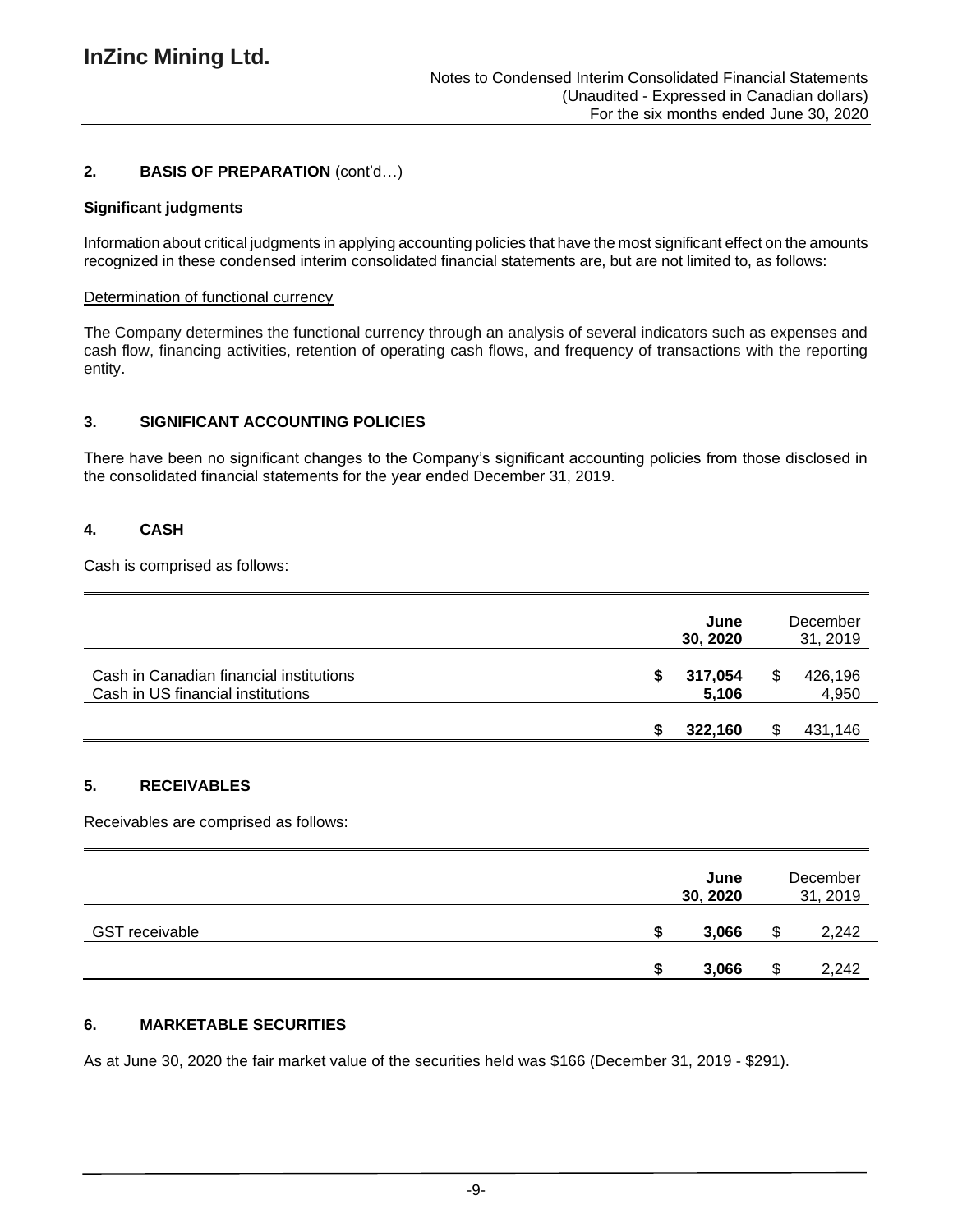## **7. EXPLORATION AND EVALUATION ASSETS**

Title to exploration and evaluation assets involves inherent risks due to difficulties of determining the validity of certain mineral claims and leases as well as the potential for problems arising from the frequently ambiguous conveyancing history characteristic of many exploration and evaluation assets. The Company has investigated the titles to its exploration and evaluation assets and, to the best of its knowledge, the titles are in good standing.

### **West Desert property**

The Company holds a 100% interest in various mining claims and a mineral lease referred to as the West Desert property ("West Desert"), located in Utah, USA. The property is subject to a 1.5% net smelter returns royalty ("NSR") and a future cash payment of \$1,000,000, upon the completion of a financing necessary to bring West Desert into production.

### **PX property**

The Company holds a 100% interest in various mining claims referred to as the PX property ("PX"), located in Utah, USA.

#### **Indy property**

On October 17, 2016, subsequently amended April 2, 2020, the Company entered into an option agreement with Pac Shield Resources Inc. ("PSR"), a private British Columbia company, to acquire a 100% interest in and to certain mineral claims located in the central British Columbia referred to as the Indy Property ("Indy").

To acquire Indy, the Company must make cash payments totaling \$315,000, issue a total of 2,400,000 common shares, and complete work commitments of \$2,600,000, as follows:

|                              | <b>Acquisition</b><br>in cash | <b>Acquisition</b><br>in shares | Work<br>commitments |
|------------------------------|-------------------------------|---------------------------------|---------------------|
| January 31, 2017 (completed) | \$<br>30,000                  | 200,000                         | \$                  |
| January 31, 2018 (completed) | 25,000                        | 200,000                         | 75,000              |
| January 31, 2019 (completed) | 25,000                        | 300,000                         | 200,000             |
| January 31, 2020 (completed) | 25,000                        | 400,000                         | 325,000             |
| January 31, 2021             | 35,000                        | 400,000                         | 350,000             |
| January 31, 2022             | 50,000                        | 400.000                         | 400,000             |
| January 31, 2023             | 125,000                       | 500,000                         | 1,250,000           |
|                              | \$<br>315,000                 | 2,400,000                       | 2,600,000<br>S.     |

In addition, a \$500,000 cash payment and the issuance of 500,000 shares of the Company will be made to PSR if the Company files a technical report establishing a 500,000,000 pound zinc resource on the property. A further \$500,000 cash payment will be made to PSR should the Company file a technical report establishing a 750,000,000 pound zinc resource on the property.

The property is subject to a 1.0% NSR held by PSR (the "PSR NSR") and a 1.5% NSR held by Kerry Curtis, nonexecutive Chairman of the Board and a director of the Company and a director and the controlling shareholder of PSR. On exercise of the option and prior to completion of a feasibility study on the property, the Company has the right to purchase the PSR NSR for \$1,500,000.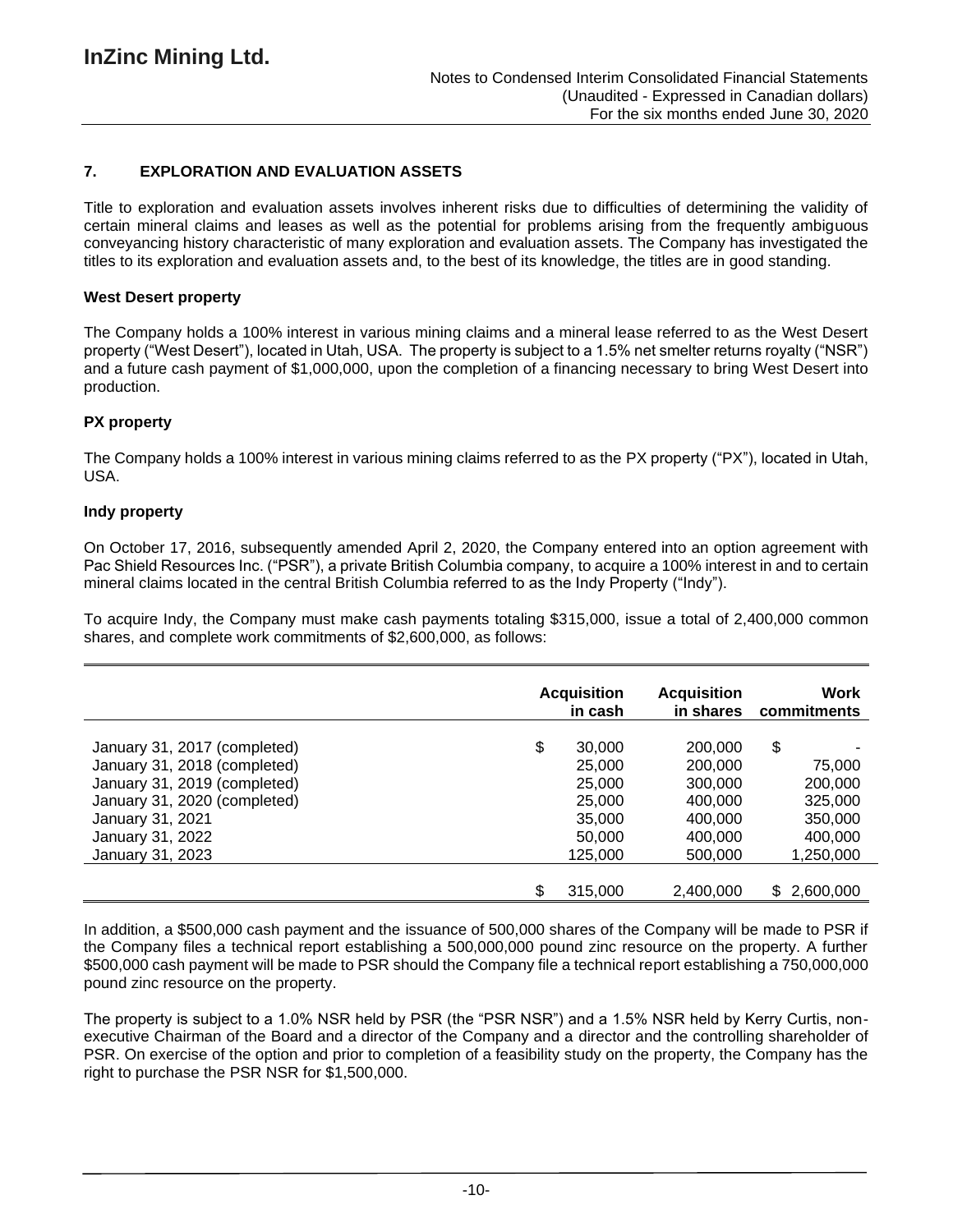# **7. EXPLORATION AND EVALUATION ASSETS** (cont'd…)

The following table represents expenditures incurred on the exploration and evaluation assets during the six months ended June 30, 2020:

|                                                                                             | <b>West Desert</b> | <b>PX</b>    | <b>Indy</b>   | Total         |
|---------------------------------------------------------------------------------------------|--------------------|--------------|---------------|---------------|
|                                                                                             |                    |              |               |               |
| <b>Acquisition costs</b>                                                                    |                    |              |               |               |
| Balance, December 31, 2019                                                                  | \$<br>394,127      | \$<br>35,066 | \$<br>185,763 | \$<br>614,956 |
| Additions during the period:                                                                |                    |              |               |               |
| Cash payments                                                                               |                    |              | 25,000        | 25,000        |
| Shares issued                                                                               |                    |              | 8,000         | 8,000         |
|                                                                                             |                    |              | 33,000        | 33,000        |
| Balance, June 30, 2020                                                                      | 394,127            | 35,066       | 218,763       | 647,956       |
|                                                                                             |                    |              |               |               |
| <b>Deferred exploration costs</b>                                                           |                    |              |               |               |
| Balance, December 31, 2019                                                                  | 7,003,002          | 84,689       | 1,049,920     | 8,137,611     |
| Additions during the period:                                                                |                    |              |               |               |
| Analytical                                                                                  | 222                |              |               | 222           |
| Claims maintenance                                                                          | 3,547              |              | 500           | 4,047         |
| Communication                                                                               | 684                |              |               | 684           |
| Equipment and supplies                                                                      | 2,877              |              |               | 2,877         |
| Personnel                                                                                   | 2.457              |              | 1,750         | 4,207         |
| Room and board                                                                              | 1,194              |              | 3,000         | 4,194         |
|                                                                                             | 10,981             |              | 5,250         | 16,231        |
| Balance, June 30, 2020                                                                      | 7,013,983          | 84.689       | 1,055,170     | 8,153,842     |
| <b>BC mineral exploration tax credit</b><br>Balance, December 31, 2019 and<br>June 30, 2020 |                    |              | (220, 715)    | (220, 715)    |
| <b>Total, June 30, 2020</b>                                                                 | \$7,408,110        | S<br>119,755 | \$1,053,218   | \$8,581,083   |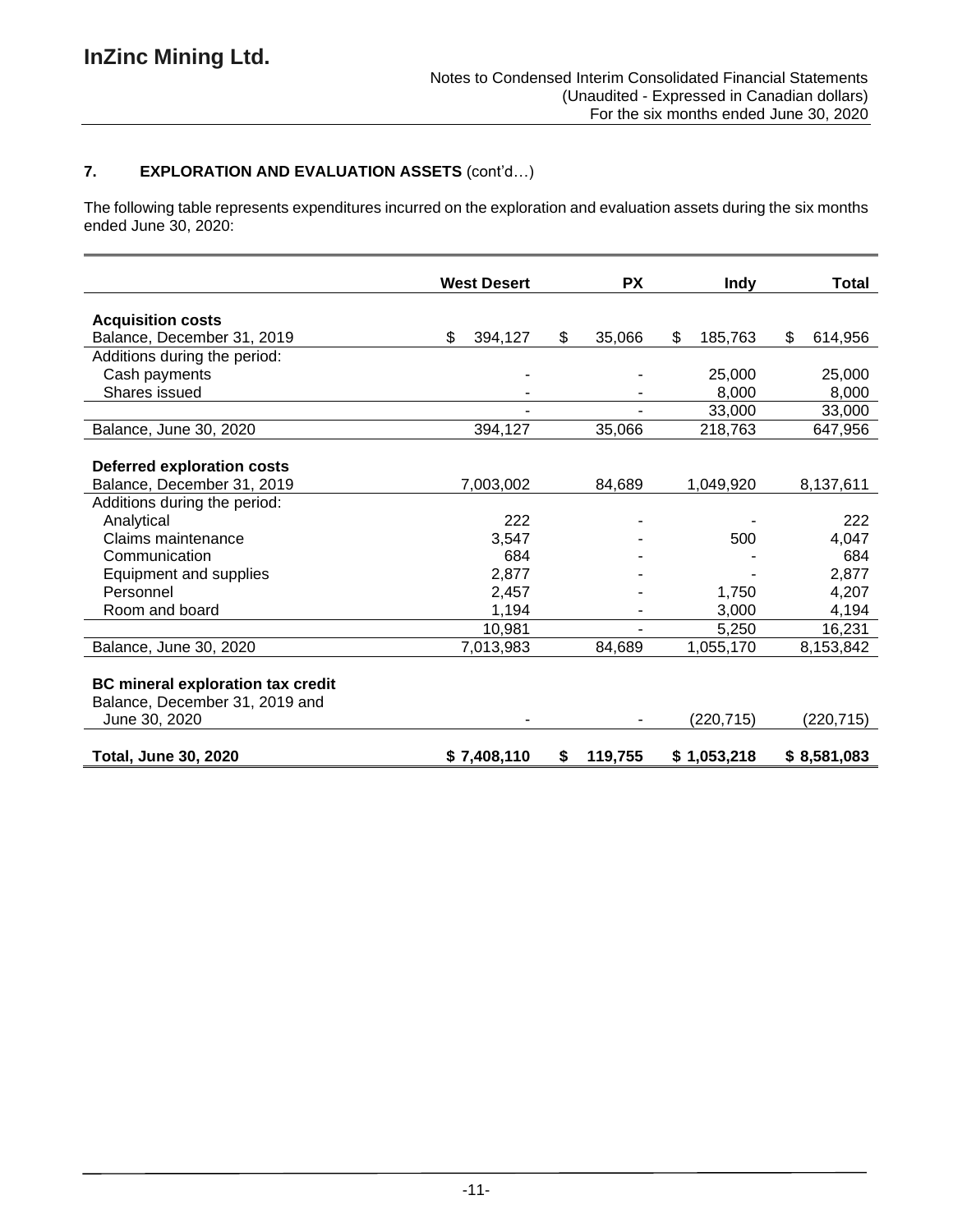## **7. EXPLORATION AND EVALUATION ASSETS** (cont'd…)

The following table represents expenditures incurred on the exploration and evaluation assets during the year ended December 31, 2019:

|                                          | <b>West Desert</b> | <b>PX</b>     | Indy          | Total         |
|------------------------------------------|--------------------|---------------|---------------|---------------|
|                                          |                    |               |               |               |
| <b>Acquisition costs</b>                 |                    |               |               |               |
| Balance, December 31, 2018               | \$<br>394,127      | \$<br>35,066  | \$<br>148,763 | \$<br>577,956 |
| Additions during the year:               |                    |               |               |               |
| Cash payments                            |                    |               | 25,000        | 25,000        |
| Shares issued                            |                    |               | 12,000        | 12,000        |
|                                          |                    |               | 37,000        | 37,000        |
| Balance, December 31, 2019               | 394,127            | 35,066        | 185,763       | 614,956       |
| <b>Deferred exploration costs</b>        |                    |               |               |               |
| Balance, December 31, 2018               | 6,943,949          | 72,846        | 735,716       | 7,752,511     |
| Additions during the year:               |                    |               |               |               |
| Air support                              |                    |               | 35,416        | 35,416        |
| Analytical                               |                    |               | 18,447        | 18,447        |
| Claims maintenance                       | 48,265             | 11,843        |               | 60,108        |
| Communication                            | 1,433              |               | 1,843         | 3,276         |
| <b>Drilling</b>                          |                    |               | 75,230        | 75,230        |
| Engineering                              |                    |               | 14,035        | 14,035        |
| <b>Equipment and supplies</b>            | 5,709              |               | 17,516        | 23,225        |
| Geochemistry                             |                    |               | 3,400         | 3,400         |
| Personnel                                | 2,388              |               | 117,389       | 119,777       |
| Room and board                           | 1,258              |               | 28,156        | 29,414        |
| Travel                                   |                    |               | 2,772         | 2,772         |
|                                          | 59,053             | 11,843        | 314,204       | 385,100       |
| Balance, December 31, 2019               | 7,003,002          | 84,689        | 1,049,920     | 8,137,611     |
|                                          |                    |               |               |               |
| <b>BC mineral exploration tax credit</b> |                    |               |               |               |
| Balance, December 31, 2018               |                    |               | (22, 805)     | (22, 805)     |
| Additions during the year:               |                    |               |               |               |
| Cash received                            |                    |               | (197,910)     | (197, 910)    |
| Balance, December 31, 2019               |                    |               | (220, 715)    | (220, 715)    |
| Total, December 31, 2019                 | \$7,397,129        | \$<br>119,755 | \$1,014,968   | \$8,531,852   |

## **Reclamation deposits**

As at June 30, 2020, the Company has reclamation deposits of \$129,394 (December 31, 2019 - \$123,461) to cover potential disturbances on West Desert and has reclamation deposits of \$40,000 (December 31, 2019 - \$40,000) to cover potential disturbances on Indy.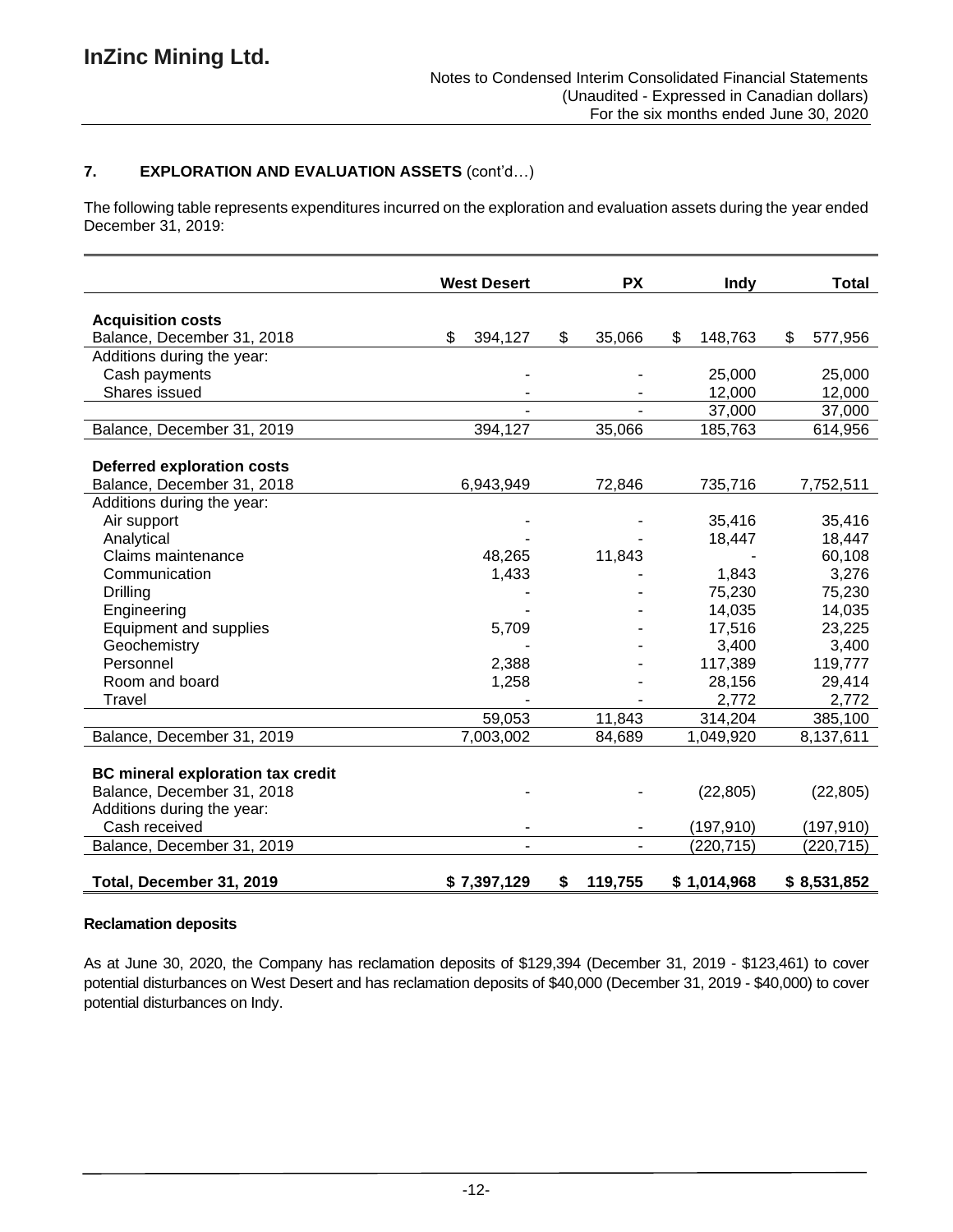## **8. ACCOUNTS PAYABLE AND ACCRUED LIABILITIES**

Accounts payable and accrued liabilities are comprised of the following:

|                                                                        | June<br>30, 2020               |    | December<br>31, 2019     |
|------------------------------------------------------------------------|--------------------------------|----|--------------------------|
| Trade payables<br><b>Accrued liabilities</b><br>Due to related parties | \$<br>28,486<br>1,000<br>1,050 | \$ | 9,771<br>20,000<br>1,147 |
|                                                                        | 30,536                         | S  | 30,918                   |

### **9. SHARE CAPITAL AND RESERVES**

#### **Authorized share capital**

The Company has authorized share capital of unlimited common shares without par value.

#### **Issued share capital**

During the six months ended June 30, 2020, the Company issued:

i. 400,000 common shares, valued at \$8,000, pursuant to the Indy option agreement (Note 7).

During the six months ended June 30, 2019, the Company issued:

- i. 5,500,000 units at a price of \$0.05 per unit by way of a private placement for total proceeds of \$275,000. Each unit was comprised of one common share and one-half of one share purchase warrant, which entitles the holder of each whole warrant to acquire an additional common share of the Company at a price of \$0.10 per common share, for a period of 24 months from the date of issue. The Company paid a total of \$37,325 in cash for finder and legal fees and issued 330,000 warrants, valued at \$5,485. The agent's warrants entitle the holder of each whole warrant to acquire an additional common share of the Company at a price of \$0.05 per common share, for a period of 24 months from the date of issue; and
- ii. 300,000 common shares, valued at \$12,000, pursuant to the Indy option agreement (Note 7).

#### **Stock options**

The Company grants stock options to employees and consultants as compensation for services, pursuant to its incentive Share Option Plan (the "Plan"). Options issued must have an exercise price greater than or equal to the "Discounted Market Price" of the Company's stock on the grant date. Options have a maximum expiry period of up to five years from the grant date and vest at such time as may be determined by the Board of Directors at the date of the grant. Options granted to consultants performing investor relations activities shall vest in stages over a 12 month period with a maximum of one-quarter of the options vesting in any three month period. The number of options that may be issued under the Plan is limited to no more than 10% of the Company's issued and outstanding shares on the grant date.

During the six months ended June 30, 2020, the Company granted Nil (2019 - 2,350,000) incentive stock options to directors, officers, and consultants, with various vesting provisions. During the six months ended June 30, 2020, the Company expensed \$11,708 (2019 - \$21,544), which was recorded in share-based compensation.

The weighted average fair value of stock options granted during the six months ended June 30, 2020 was \$Nil (2019 - \$0.024) per option.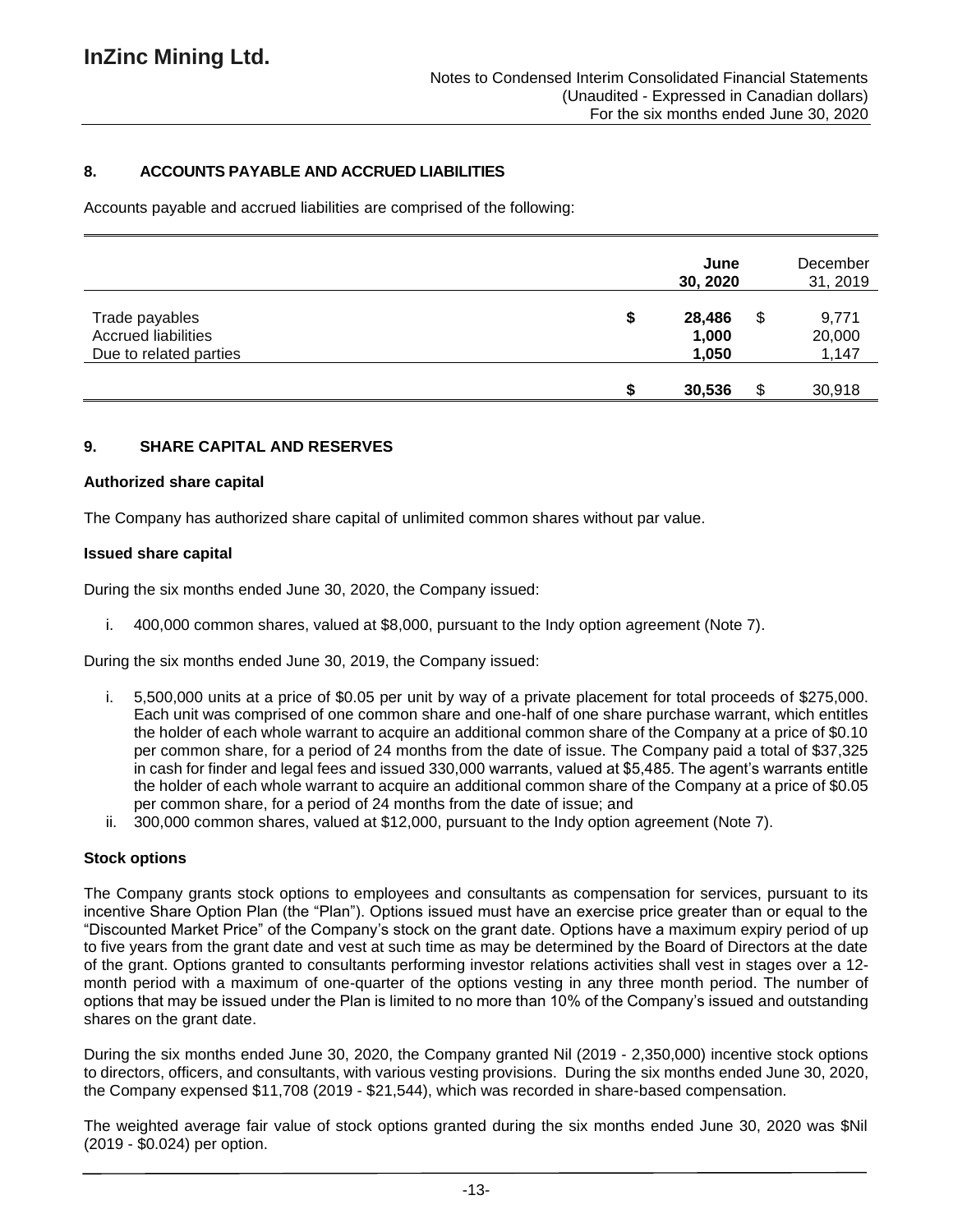# **9. SHARE CAPITAL AND RESERVES** (cont'd…)

### **Stock options** (cont'd…)

Option transactions are summarized as follows:

|                                        | Number of<br>options     | Weighted<br>average<br>exercise price |
|----------------------------------------|--------------------------|---------------------------------------|
| Balance - December 31, 2018<br>Granted | 7,130,000<br>2,350,000   | \$<br>0.12<br>0.05                    |
| Balance - December 31, 2019<br>Expired | 9,480,000<br>(1,500,000) | \$<br>0.10<br>0.135                   |
| Balance - June 30, 2020                | 7,980,000                | \$<br>0.09                            |
| Exercisable - June 30, 2020            | 7,980,000                | \$<br>0.09                            |

Options outstanding as at June 30, 2020 are as follows:

| <b>Number of options</b> | <b>Exercise price</b> | <b>Expiry date</b> | <b>Contractual life</b><br>remaining (years) |
|--------------------------|-----------------------|--------------------|----------------------------------------------|
|                          |                       |                    |                                              |
| 1,300,000                | \$<br>0.13            | December 20, 2020  | 0.47                                         |
| 200,000                  | 0.22                  | January 30, 2021   | 0.59                                         |
| 2,650,000                | 0.09                  | May 31, 2021       | 0.92                                         |
| 500,000                  | 0.11                  | June 21, 2021      | 0.98                                         |
| 2,350,000                | 0.05                  | May 30, 2022       | 1.92                                         |
| 980,000                  | 0.12                  | October 11, 2022   | 2.28                                         |
|                          |                       |                    |                                              |
| 7,980,000                |                       |                    | $1.30^{(1)}$                                 |
| $\sqrt{2}$               |                       |                    |                                              |

 $(1)$  weighted average

### **Warrants**

Warrant transactions are summarized as follows:

|                                                   | Number of<br>warrants                   | Weighted<br>average<br>exercise price |
|---------------------------------------------------|-----------------------------------------|---------------------------------------|
| Balance - December 31, 2018<br>Granted<br>Expired | 19,315,600<br>3,080,000<br>(19,315,600) | \$<br>0.15<br>0.09<br>0.15            |
| Balance - December 31, 2019 and June 30, 2020     | 3,080,000                               | S<br>0.09                             |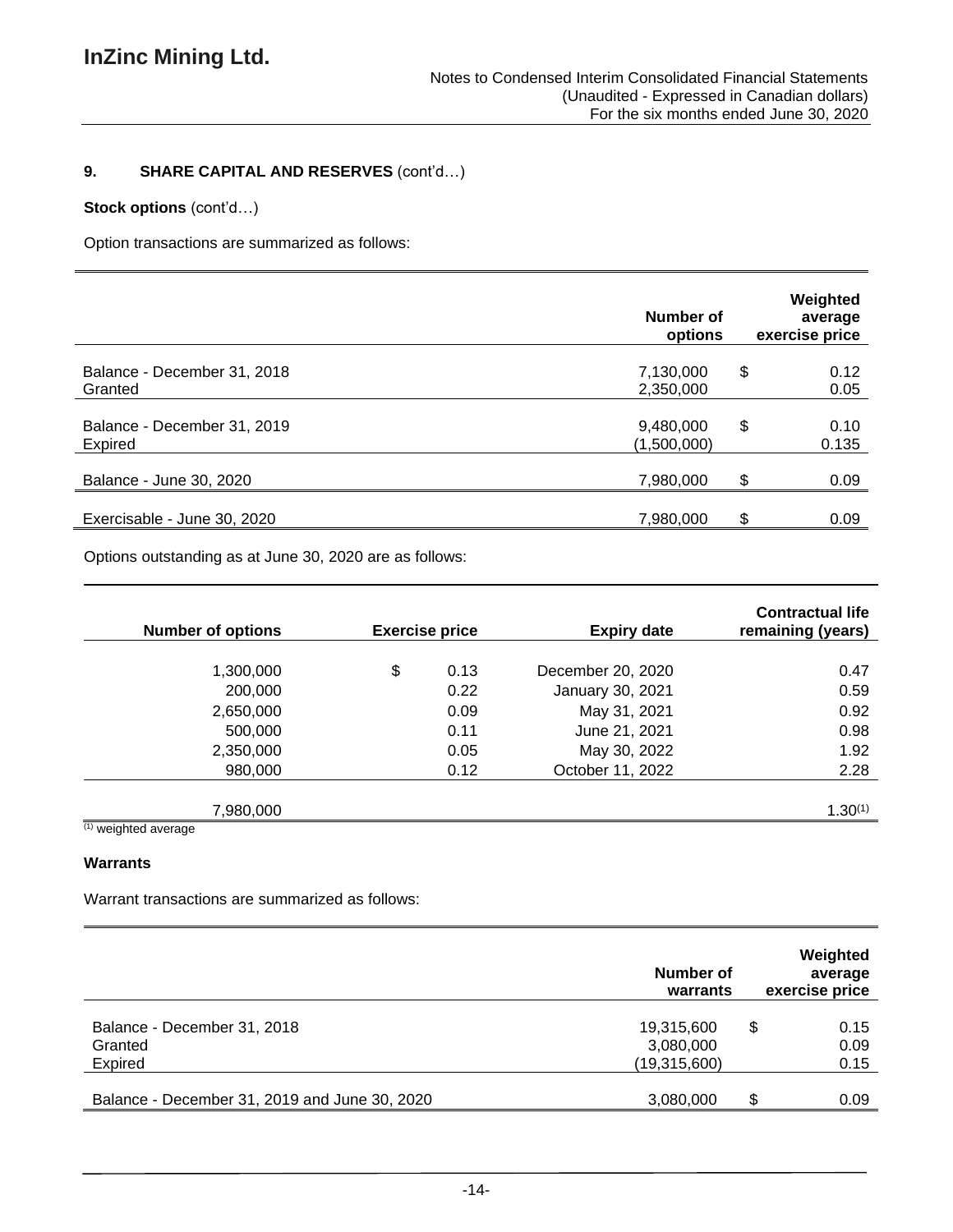### **9. SHARE CAPITAL AND RESERVES** (cont'd…)

#### **Warrants** (cont'd…)

Warrants outstanding as at June 30, 2020 are as follows:

| <b>Number of warrants</b>                     |   | <b>Exercise price</b> | <b>Expiry date</b> | <b>Contractual life</b><br>remaining (years) |
|-----------------------------------------------|---|-----------------------|--------------------|----------------------------------------------|
|                                               |   |                       |                    |                                              |
| 2,750,000                                     | S | 0.10                  | May 29, 2021       | 0.91                                         |
| 330,000                                       |   | 0.05                  | May 29, 2021       | 0.91                                         |
|                                               |   |                       |                    |                                              |
| 3,080,000                                     |   |                       |                    | $0.91^{(1)}$                                 |
| $(4)$ and $(4)$ and $(4)$ and $(4)$ and $(4)$ |   |                       |                    |                                              |

(1) weighted average

## **10. RELATED PARTY TRANSACTIONS**

The Company defines key management personnel as its directors and officers. The Company entered into the following transactions with key management personnel:

|                                                      | For the six<br>months ended<br>June 30, 2020 |                |    | For the six<br>months ended<br>June 30, 2019 |
|------------------------------------------------------|----------------------------------------------|----------------|----|----------------------------------------------|
| <b>Professional fees</b><br>Share-based compensation | S                                            | 6,000<br>7,463 | S  | 13,500<br>17,681                             |
|                                                      |                                              | 13.463         | £. | 31,181                                       |

As at June 30, 2020, included in accounts payable and accrued liabilities are amounts owing to related parties of \$1,050 (December 31, 2019 - \$1,147).

## **11. SUPPLEMENTAL DISCLOSURE WITH RESPECT TO CASH FLOWS**

During the six months ended June 30, 2020, the Company's significant non-cash transactions consisted of:

- i. shares issued for acquisition of exploration and evaluation assets of \$8,000;
- ii. allocation of expired options from reserves to deficit of \$146,130;
- iii. change in fair market value of marketable securities of \$125; and
- iv. exploration and evaluation assets recorded in accounts payable and accrued liabilities of \$5,092.

For the six months ended June 30, 2019, the Company's significant non-cash transactions consisted of:

- i. shares issued for acquisition of exploration and evaluation assets of \$12,000;
- ii. fair value of warrants issued as finder's fees of \$5,485;
- iii. change in fair market value of marketable securities of \$459;
- iv. exploration and evaluation assets recorded in accounts payable and accrued liabilities of \$127,346; and
- v. share issue costs recorded in accounts payable and accrued liabilities of \$19,451.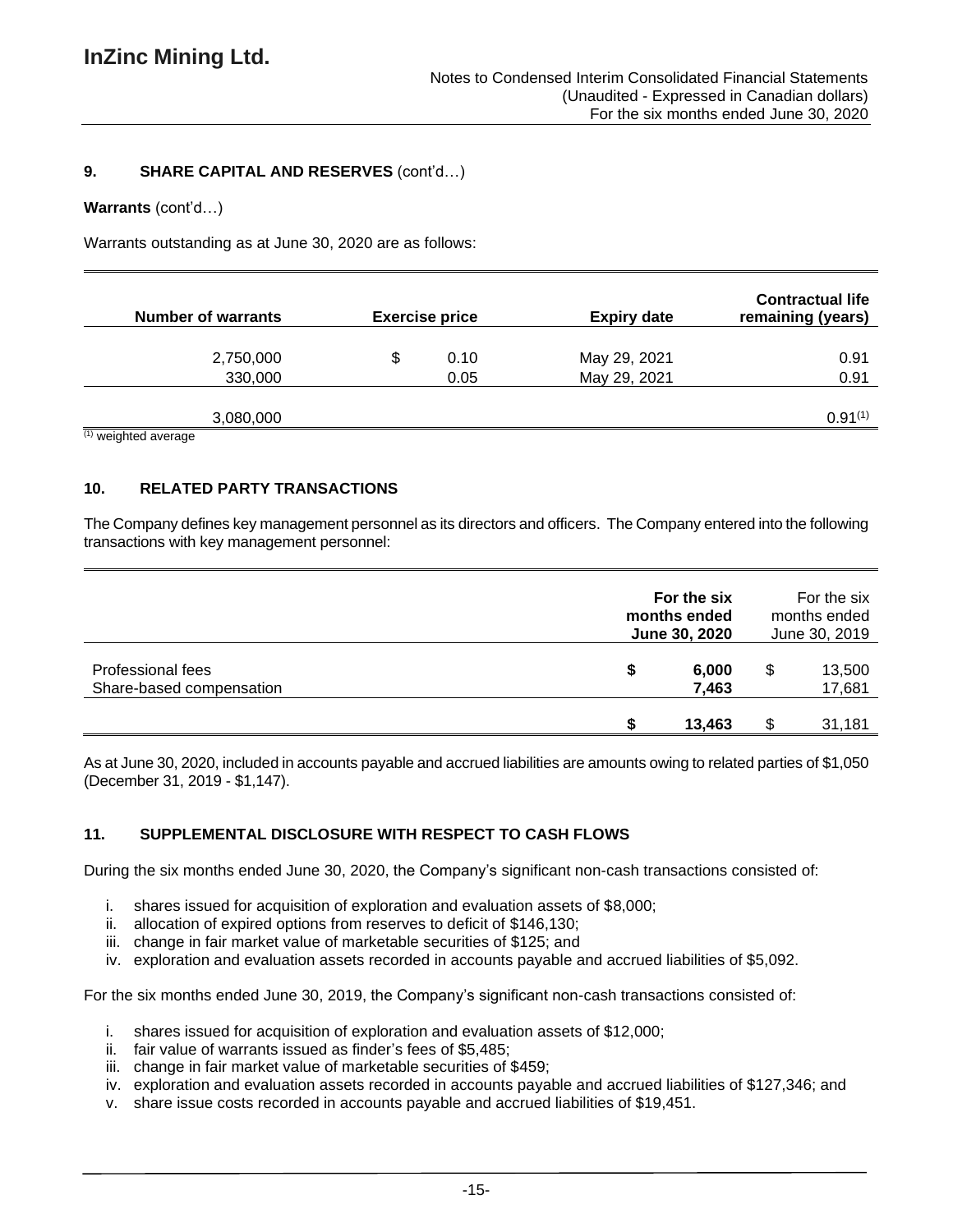## **12. SEGMENTED INFORMATION**

The Company operates in one industry segment being the acquisition and exploration of mineral exploration and evaluation assets. The total assets attributable to the geographical locations relate primarily to exploration and evaluation assets and are all located as follows:

| <b>June 30, 2020</b>              | <b>United States</b> | Canada          | Total     |
|-----------------------------------|----------------------|-----------------|-----------|
| Exploration and evaluation assets | 7,527,865<br>S       | 1,053,218<br>S. | 8,581,083 |
| December 31, 2019                 | <b>United States</b> | Canada          | Total     |
| Exploration and evaluation assets | 7,516,884<br>\$      | 1,014,968<br>S  | 8,531,852 |

### **13. FINANCIAL INSTRUMENTS AND RISK MANAGEMENT**

Financial instruments measured at fair value are classified into one of three levels in the fair value hierarchy according to the relative reliability of the inputs used to estimate the fair values. The three levels of the fair value hierarchy are:

- Level 1 Unadjusted quoted prices in active markets for identical assets or liabilities;
- Level 2- Inputs other than quoted prices that are observable for the asset or liability either directly or indirectly; and
- Level 3 Inputs that are not based on observable market data.

Cash and marketable securities are measured at fair value using level 1 inputs. The value of receivables, reclamation deposits, and accounts payable and accrued liabilities approximates their carrying values.

#### **Financial risk factors**

The Company is exposed to a variety of financial risks by virtue of its activities including credit, liquidity, interest rate, foreign currency, and price risk.

#### Credit risk

The Company is exposed to industry credit risks arising from its cash holdings and receivables. The Company manages credit risk by placing cash with major Canadian financial institutions. The Company's receivables are due from the Federal Government of Canada. Management believes that credit risk related to these amounts is nominal.

#### Liquidity risk

Liquidity risk is the risk that the Company will not have sufficient funds to meet its financial obligations when they are due. To manage liquidity risk, the Company reviews additional sources of capital and financing to continue its operations and discharge its commitments as they become due.

#### Interest rate risk

Interest rate risk is the risk that the fair value of future cash flows of a financial instrument will fluctuate because of changes in market interest rates. The Company is not exposed to interest rate risk as it does not have any significant financial instruments with interest rates, with the exception of cash. Interest earned on cash is based on prevailing bank account interest rates, which may fluctuate. A 1% change in interest rates would result in a nominal difference for the six months ended June 30, 2020.